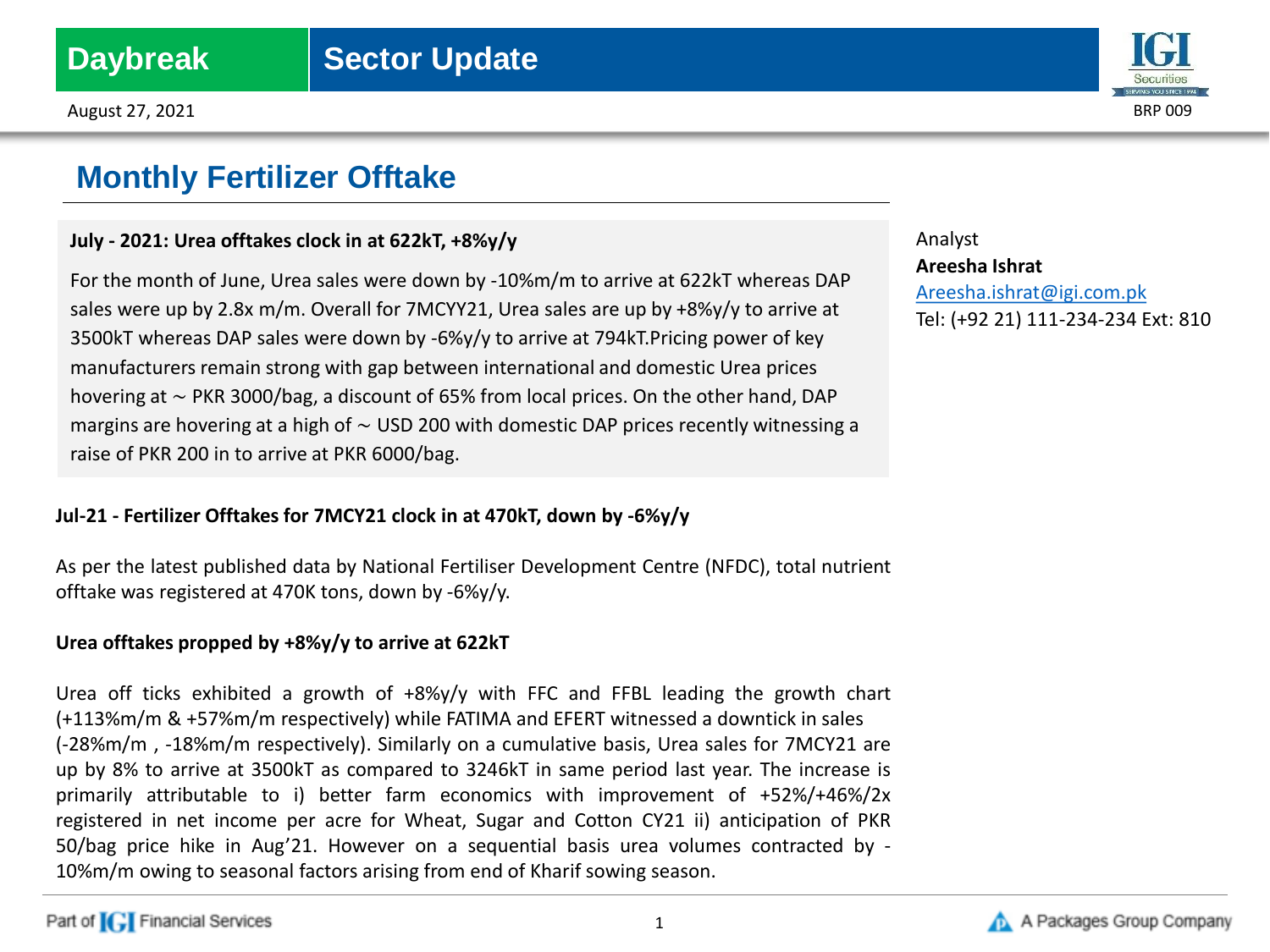August 27, 2021 BRP 009



## **Drastic Surge in DAP prices drags DAP volume to 193kT (+2.8xm/m, -14%y/y)**

Cumulative DAP sales posted a growth of  $2.8x(-14\%)$  to arrive at 193kT during the month of Jun'21. This takes 7MCY21 DAP sales to 323kt as compared to 356kT during same period last year, down by -7%y/y. On a sequential basis, FFC, EFERT and FFBL witnessed a growth in offtakes of  $3xm/m$  (-89%y/y),  $4x m/m$ , (-12%y/y), and  $100\%m/m$ , (-91%y/y) respectively.

Sequential growth in offtakes is driven by i) low base effect from the previous months sale of 68kT ii) Pre-buying by dealers with onset of Rabi season with expectations of further hike in domestic DAP prices. On the other hand, decline on annual basis is largely led by i) record high DAP prices of ∼ PKR 6000, up by +65%y/y, mitigating the impact of PKR 1000 DAP subsidy ii) Closure of RLNG plants in July.

## **Outlook**

On the pricing front we expect Urea and DAP prices to remain up beat. The gap between local and international Urea widens with local prices standing at a high of ∼PKR 1,780 allowing fertilizer manufacturers to retain strong pricing power to pass the impact of rise in gas prices or other input costs. On the other hand, global demand and supply situation for DAP keeps International DAP prices on an upward trajectory which are hovering at a high of ∼ USD 600 in Jul'21. This allows FFBL to capitalize on the high margins which are currently around ∼ 200 USD.

Furthermore, closure of RLNG plants till sep'21 will further impede fertilizer production amid an ongoing supply glut.

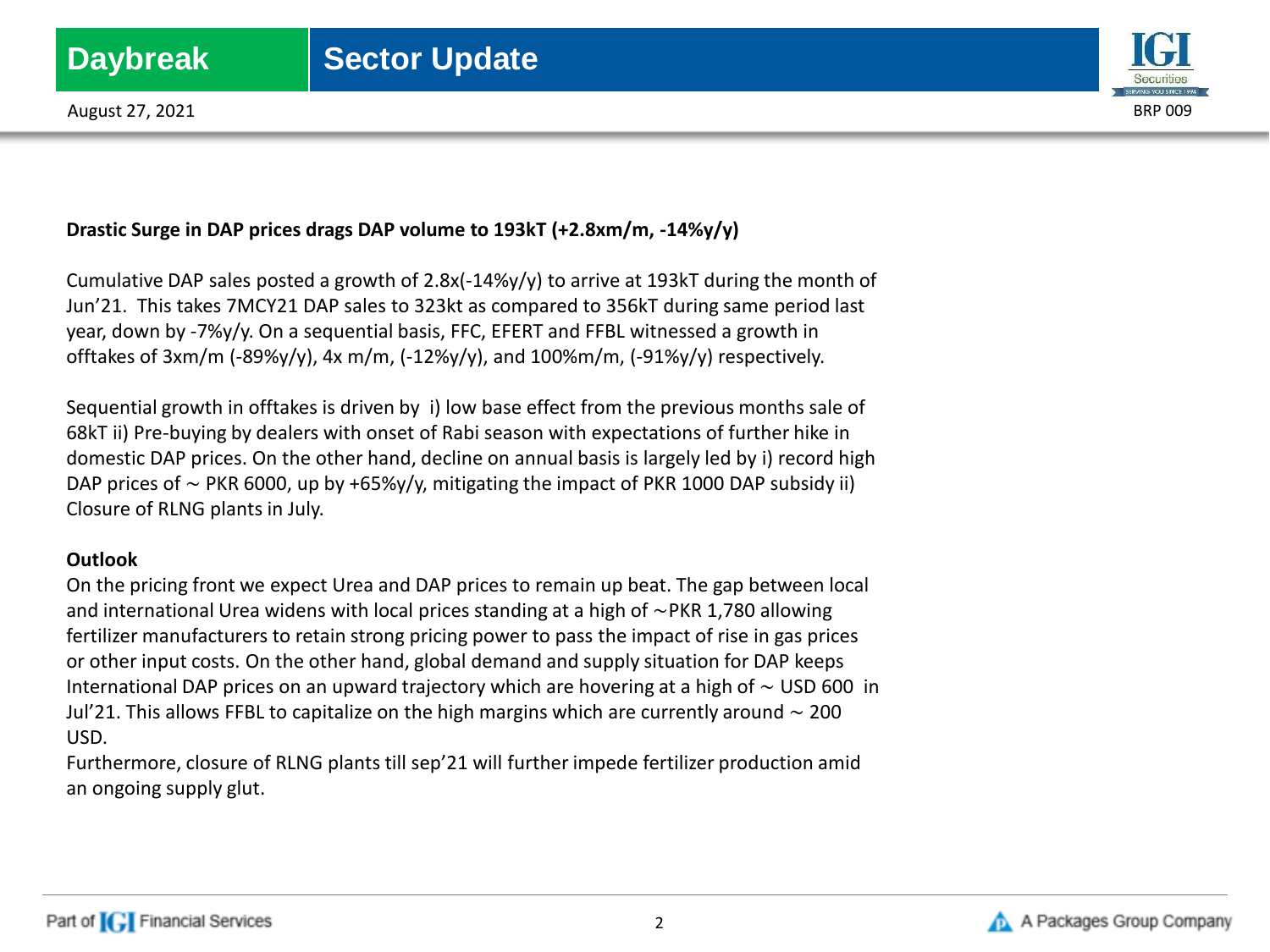



| <b>Exhibit: Monthly Fertiliser Offtake</b> |               |               |        |                           |        |        |        |        |
|--------------------------------------------|---------------|---------------|--------|---------------------------|--------|--------|--------|--------|
| <b>July 2021</b>                           |               |               |        |                           |        |        |        |        |
|                                            |               |               |        | <b>Urea--Company Wise</b> |        |        |        |        |
| in Ktons                                   | <b>Jul-21</b> | <b>Jun-21</b> | m/m    | <b>Jul-20</b>             | y/y    | 7M2021 | 7M2020 | y/y    |
| <b>FFC</b>                                 | 237           | 247           | $-4%$  | 111                       | 113%   | 1,368  | 1,382  | $-1%$  |
| <b>EFERT</b>                               | 240           | 256           | $-6%$  | 334                       | $-28%$ | 1,408  | 1,203  | 17%    |
| <b>FATIMA</b>                              | 78            | 99            | $-21%$ | 95                        | $-18%$ | 402    | 340    | 18%    |
| <b>FFBL</b>                                | 50            | 54            | $-7%$  | 32                        | 57%    | 269    | 297    | $-9%$  |
| Others                                     | 17            | 0             | n.m.   | 3                         | 498%   | 17.0   | 24     | $-30%$ |
| <b>Total</b>                               | 622.0         | 690.0         | $-10%$ | 575                       | 8%     | 3,520  | 3,246  | 8%     |

| <b>DAP--Company Wise</b> |               |               |      |               |         |        |        |        |
|--------------------------|---------------|---------------|------|---------------|---------|--------|--------|--------|
| in Ktons                 | <b>Jul-21</b> | <b>Jun-21</b> | m/m  | <b>Jul-20</b> | y/y     | 7M2021 | 7M2020 | y/y    |
| <b>FFC</b>               | 26            |               | 28x  | 17            | 49%     | 91     | 60     | 53%    |
| <b>EFERT</b>             | 36            | 12            | 3x   | 334           | $-89%$  | 132    | 181    | $-27%$ |
| <b>FFBL</b>              | 93            | 23            | 4x   | 32            | 193%    | 323    | 356    | $-9%$  |
| Others                   | 0             | 0             | n.m. | 3             | $-100%$ | 16     | 3      | 480%   |
| <b>Total</b>             | 193.0         | 68.0          | 184% | 226           | $-14%$  | 795    | 846    | $-6%$  |

Source: IGI Research, NFDC

Source: IGI Research, NFDC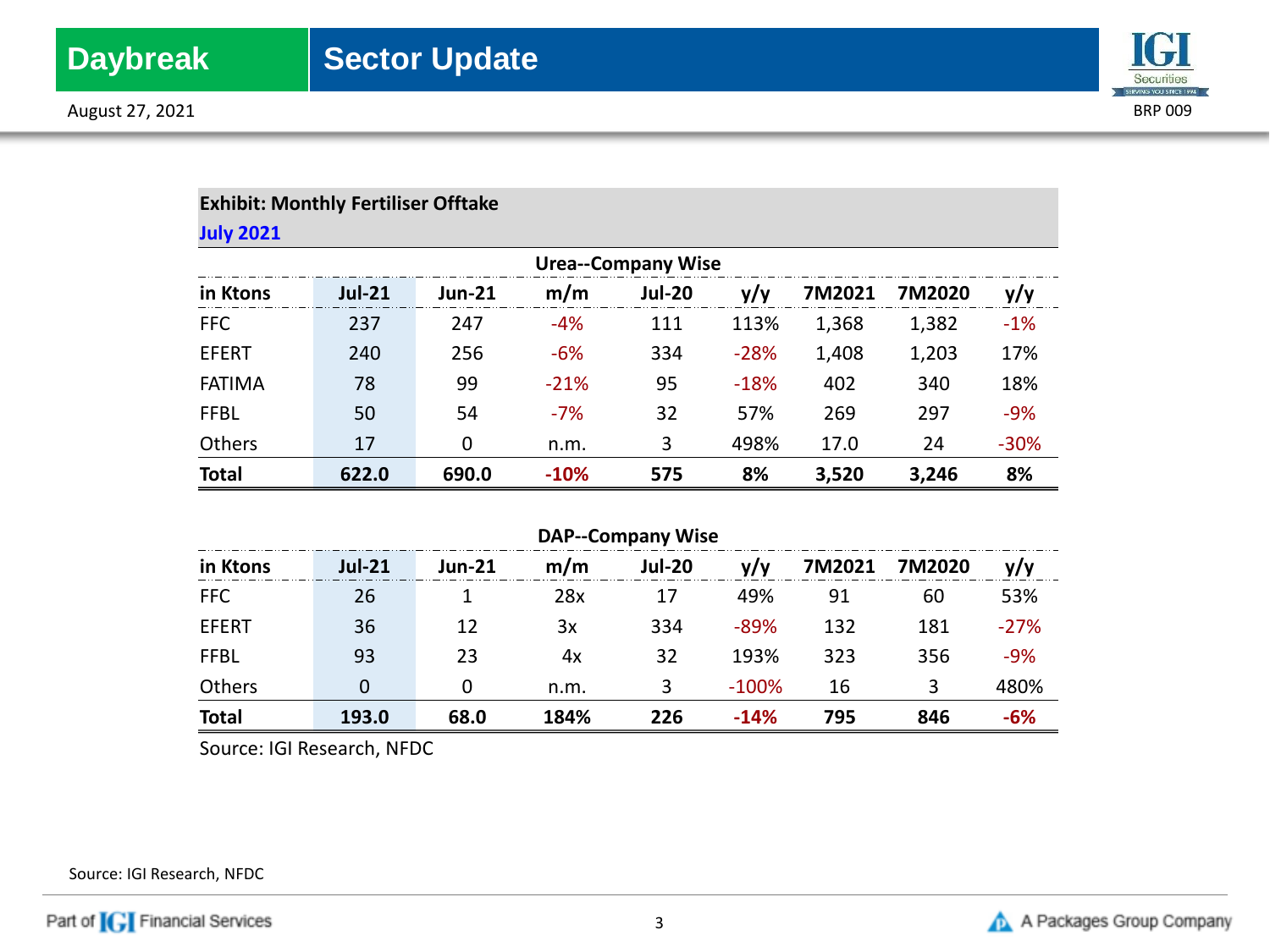

## **Exhibit: Monthly Fertilizer Offtake and Production**

## **July 2021**

| <b>Offtake</b> |                |                |        |               |        |        |        |         |
|----------------|----------------|----------------|--------|---------------|--------|--------|--------|---------|
| in Ktons       | <b>Jul-21</b>  | <b>Jun-21</b>  | m/m    | <b>Jul-20</b> | y/y    | 7M2021 | 7M2020 | y/y     |
| Urea           | 622            | 690            | $-10%$ | 575           | 8%     | 3,520  | 3,246  | 8%      |
| <b>DAP</b>     | 193            | 36             | 330%   | 226           | $-31%$ | 794    | 846    | $-6.1%$ |
| <b>CAN</b>     | 71             | 51             | 40%    | 86            | $-17%$ | 489    | 379    | 29%     |
| <b>NP</b>      | 70             | 30             | 134%   | 88            | $-20%$ | 354    | 368    | $-4%$   |
| <b>NPK</b>     | $\overline{7}$ | $\overline{4}$ | 65%    | 5             | 21%    | 44     | 40     | 9%      |
| <b>Total</b>   | 925            | 777            | 19%    | 980.2         | $-6%$  | 5,201  | 4,879  | 7%      |

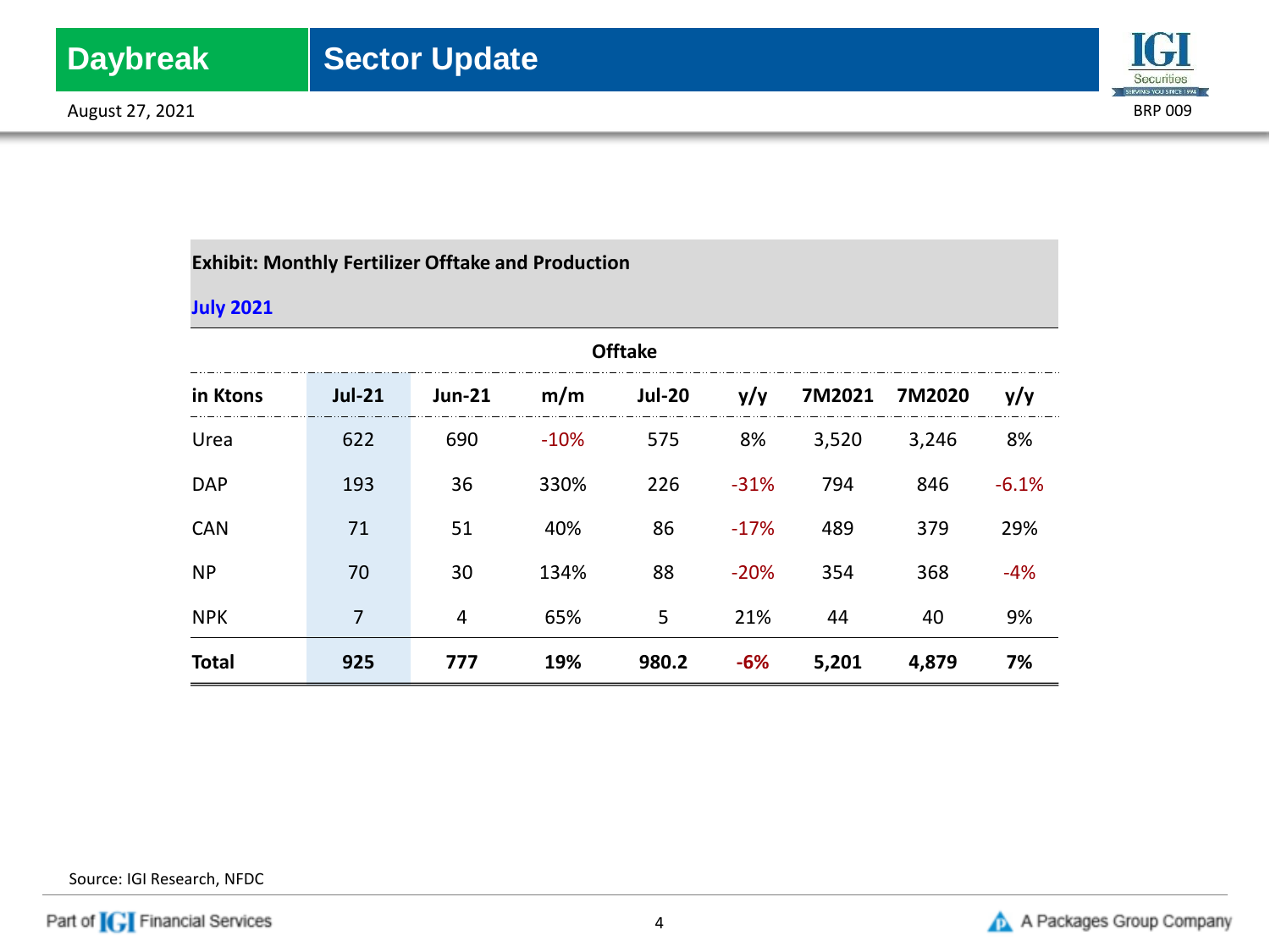# **Daybreak** | Sector Update

August 27, 2021 BRP 009



**Exhibit: Urea sales and historic average Exhibit: Urea market share company-wise**





Source: IGI Research, NFDC

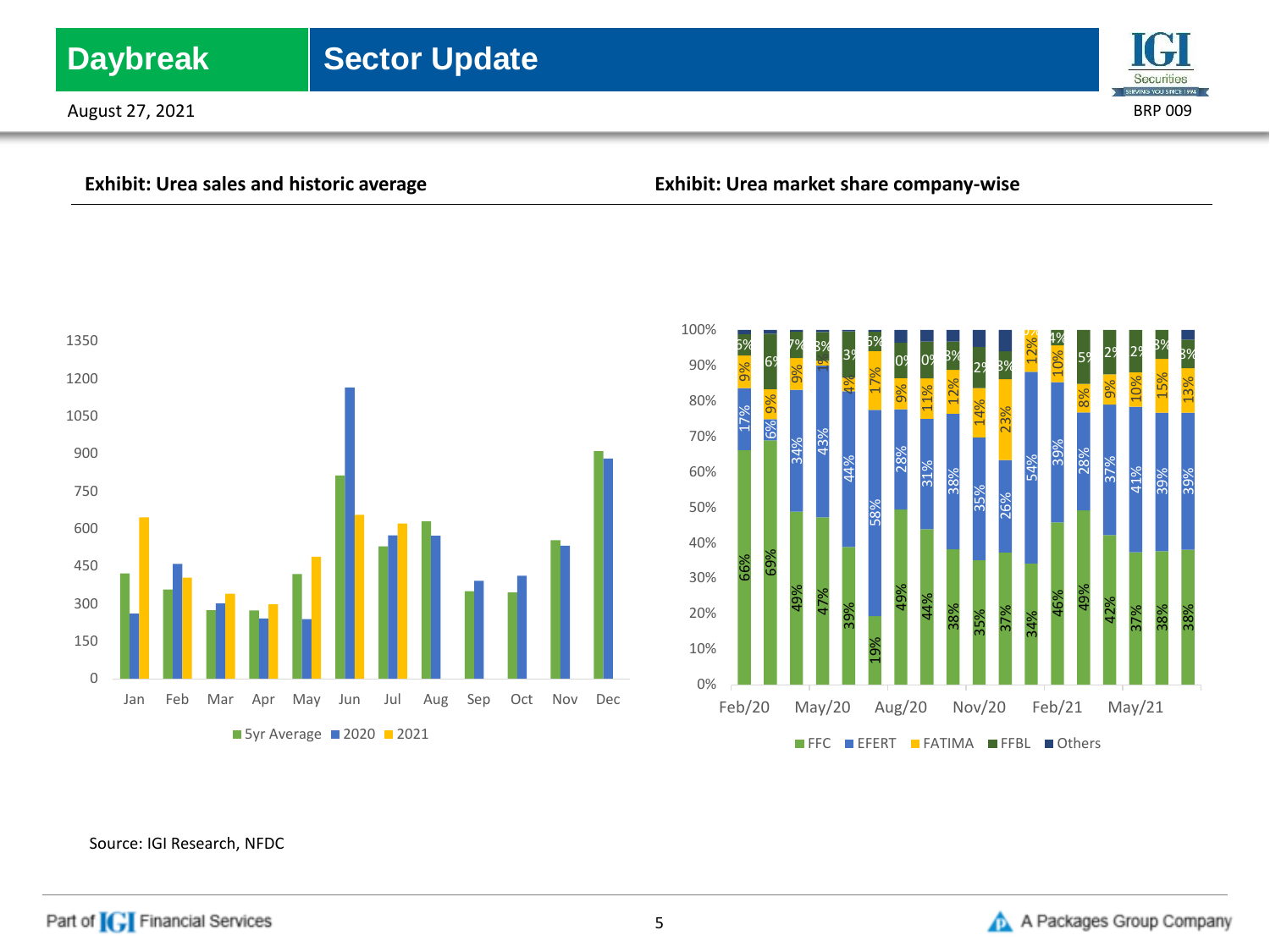# **Daybreak** | Sector Update

August 27, 2021 BRP 009



**Exhibit: Dap sales and historic average Exhibit: Dap market share company-wise**





Source: IGI Research, NFDC

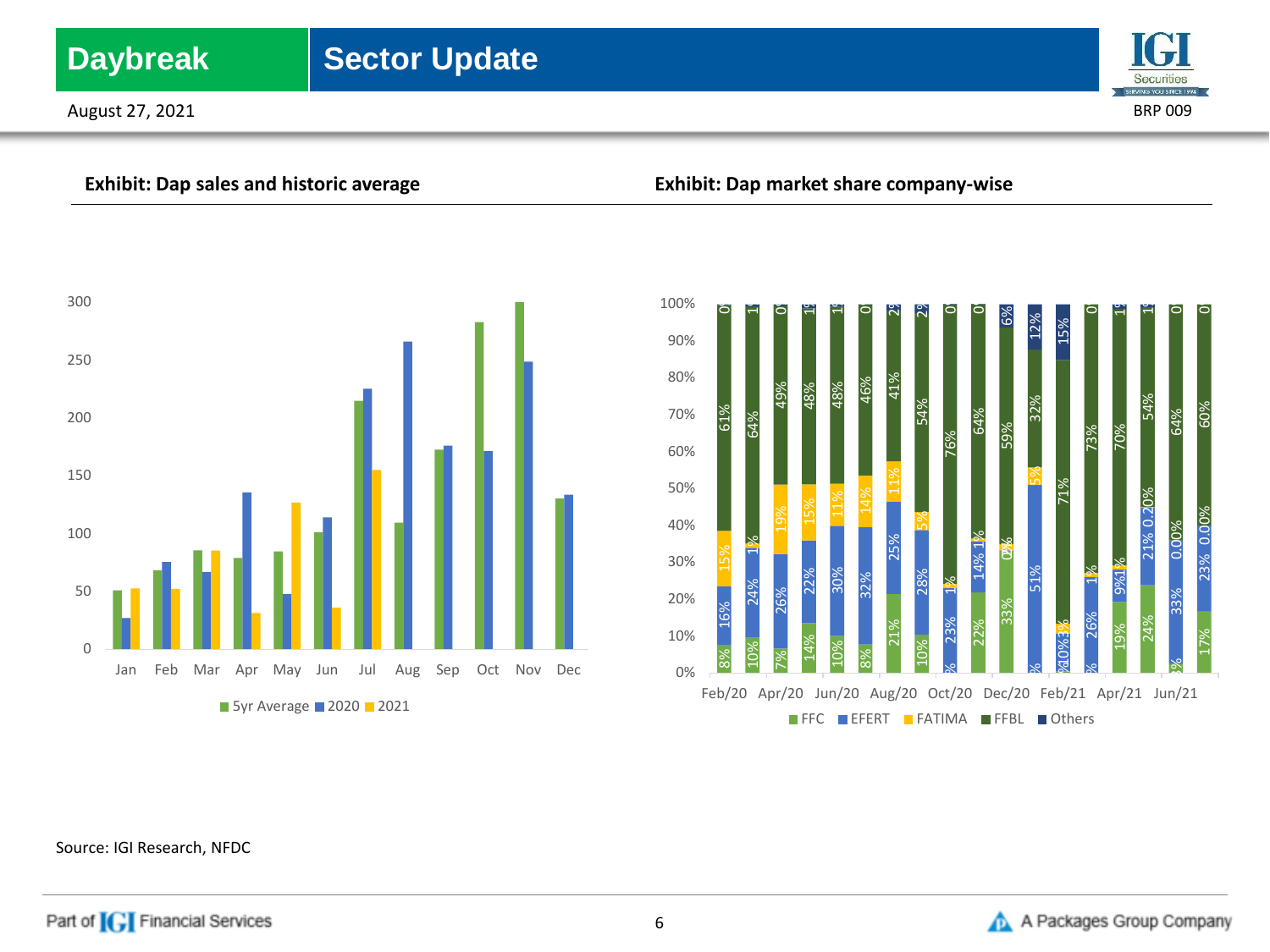# **Important Disclaimer and Disclosures**



August 27, 2021 BRP 009

**Research Analyst(s) Certification:** The Research Analyst(s) hereby certify that the views about the company/companies and the security/securities discussed in this report accurately reflect his or her or their personal views and that he/she has not received and will not receive direct or indirect compensation in exchange for expressing specific recommendations or views in this report. The analyst(s) is principally responsible for the preparation of this research report and that he/she or his/her close family/relative does not own 1% or more of a class of common equity securities of the following company/companies covered in this report.

**Disclaimer:** The information and opinions contained herein are prepared by IGI Finex Securities Limited and is for information purposes only. Whilst every effort has been made to ensure that all the information (including any recommendations or opinions expressed) contained in this document (the information) is not misleading or unreliable, IGI Finex Securities Limited makes no representation as to the accuracy or completeness of the information. Neither, IGI Finex Securities Limited nor any director, officer or employee of IGI Finex Securities Limited shall in any manner be liable or responsible for any loss that may be occasioned as consequence of a party relying on the information. This document takes no account of the investment objectives, financial situation and particular needs of investors, who shall seek further professional advice before making any investment decision. The subject Company (ies) is a client of the IGI Finex Securities Limited and IGI Finex Securities offers brokerage services to subject company (ies) on a regular basis, in line with industry practice. This document and the information may not be reproduced, distributed or published by any recipient for any purpose. This report is not directed or intended for distribution to, or use by any person or entity not a client of IGI Finex Securities Limited, else directed for distribution.

**Rating system:** IGI Finex Securities employs three tier ratings system, depending upon expected total return (return is defined as capital gain exclusive of tax) of the security in stated time period, as follows:

| Recommendation                    | <b>Rating System</b>                                                                                               |
|-----------------------------------|--------------------------------------------------------------------------------------------------------------------|
| Buy                               | If target price on aforementioned security (ies) is more than $10\%$ , from its last closing price (s)             |
| Hold                              | If target price on aforementioned security (ies) is in between $-10\%$ and $10\%$ , from its last closing price(s) |
| <b>Sell</b>                       | If target price on aforementioned security (ies) is less than $-10\%$ , from its last closing price (s)            |
| <b>Time Horizon:</b> $Dec - 2021$ |                                                                                                                    |

**Valuation Methodology:** The analyst(s) has used following valuation methodology to arrive at the target price of the said security (ies):

### **RBDCF** (Reserve Based DCF Valuation)

Risk: Investment in securities are subject to economic risk, market risk, interest rate risks, currency risks, and credit risks, political and geopolitical risks. The performance of company (ies) covered herein might unfavorably be affected by multiple factors including, business, economic, and political conditions. Hence, there is no assurance or guarantee that estimates, recommendation, opinion, etc. given about the security (ies)/company (ies) in the report will be achieved.

**Basic Definitions and Terminologies used: Target Price**: A price target is the projected price level of a financial security stated by an investment analyst or advisor. It represents a security's price that, if achieved, results in a trader recognizing the best possible outcome for his investment, **Last Closing:** Latest closing price, **Market Cap.:**  Market capitalization is calculated by multiplying a company's shares outstanding by current trading price. **EPS:** Earnings per Share. **DPS:** Dividend per Share. **ROE:** Return on equity is the amount of net income returned as a percentage of shareholders' equity. **P/E:** Price to Earnings ratio of a company's share price to its per-share earnings. **P/B:** Price to Book ratio used to compare a stock's market value to its book value. **DY:** The dividend yield is dividend per share, divided by the price per share.

IGI Finex Securities Limited

**Research Analyst(s)** Research Identity Number: BRP009 © Copyright 2021 IGI Finex Securities Limited